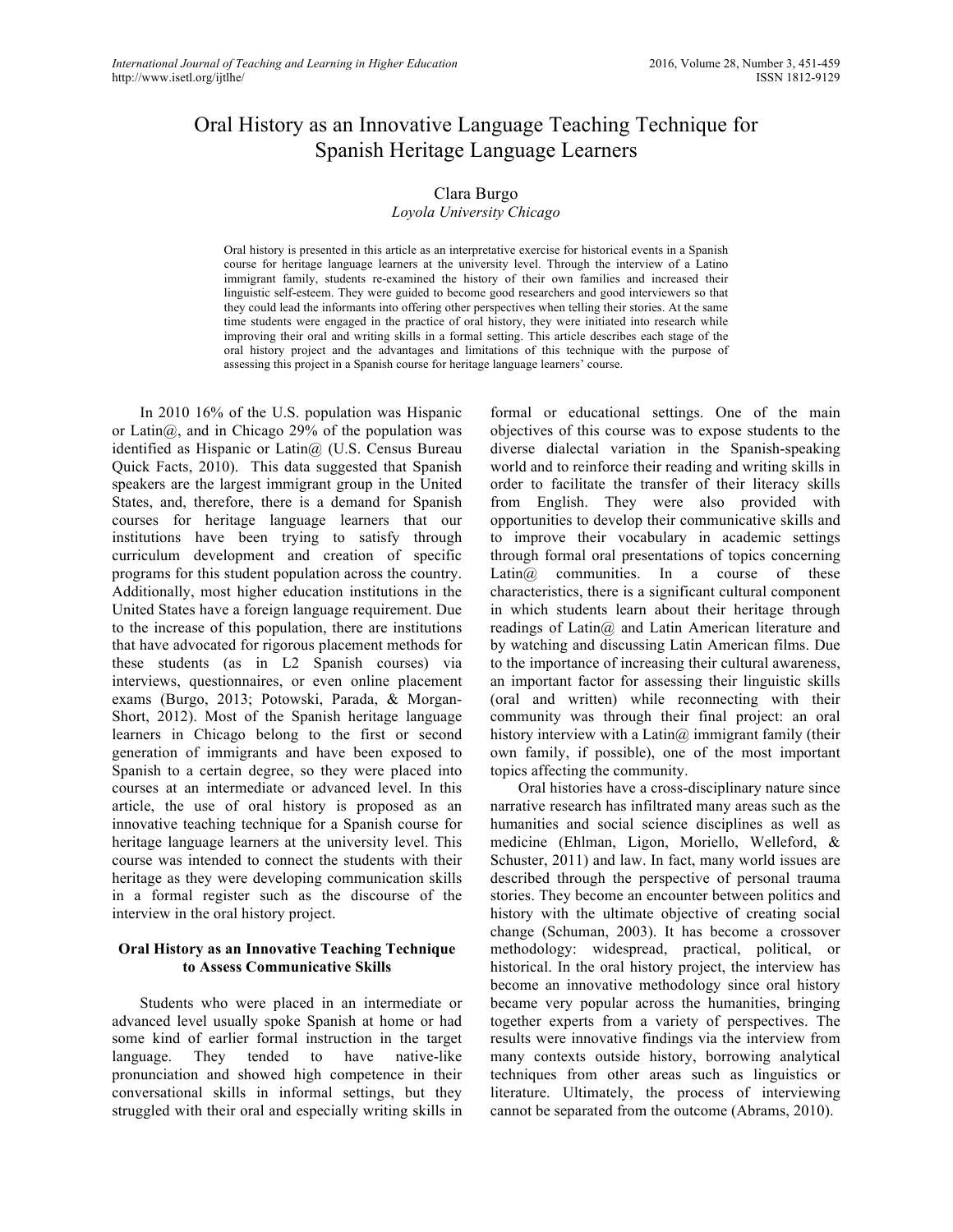# **How Can Oral History Be Implemented in the Classroom?**

This methodology was presented as an innovative technique to make the students researchers of their own families' stories as a means to study recent history from a reliable source of information. The main objective of this project within the format of this course was to establish a link between their heritage and the classroom since the oral history of the community become a shared social identity (Shopes, 2002). We as educators are in search of life experiences of our students and their families that can be integrated in our curriculum. Oral history allows filling in blanks in history through the testimonials of the social aspects of history that are less documented (Swain, 2003). But what is oral history? It is a collection of individual recollections of the past or spoken memories based on an interview conducted by a researcher (Huerta & Flemmer, 2000).

The topic of this oral history project was the immigration experience of Latin@ families in Chicago. It focused on the causes and consequences of this kind of migration. Through this method, informants offered perspectives of how communities were constituted in a new environment (Olmedo, 1997). Students ended up engaged in the practice of oral history through their family testimonials, while at the same time strengthening their oral and written skills, by establishing a dialogue that allowed them to recover their experiences and write a report to communicate the testimonials.

## **Benefits of Using Oral History in a Spanish Course for Heritage Language Learners**

During the course, students were trained to develop a research project using the following steps: outline the interview, select the questions, design the informed consent form, learn and use tips about how to perform a good interview, and write the final report. These aspects will be developed in the following sections. We will start explaining the main advantages for our students of this innovative teaching technique:

The interview resulted in an emotional journey through which students were given the opportunity to get engaged in the practice of history when interviewing the main characters of the recent history of their communities. Fortunately, this journey worked both ways: families were also thrilled to know that their stories were of interest. In linguistic terms, they improved their writing and personal communication skills at the same time that bridges were built across generations and across universities and families (Lyons, 2007).

Oral history has been shown to be an efficient vehicle for students to increase their knowledge of Latin@ immigration in the United States. Valenciana (2006) claimed that it was an underused teaching strategy that helped students reveal their families' stories and the development of the four communication skills: speaking, writing, reading, and listening. They acquired a deeper knowledge of the subject and of local and national history. In short, the interviewees' voices were heard, and histories were told in the first person.

Additionally, students felt comfortable with this method to develop an interpretation of history. They were expected to get a new understanding of history by seeing it as an active process with a continuous development of new questions to answer and new perspectives to research (Nix, 2009).

In Spanish courses for heritage language learners, immigration was one of the most relevant topics. Thus, students used the narratives created with oral histories to discuss and debate immigration issues. They worked to place historical events in the appropriate temporal frame as they were fighting against intolerance and violation of human rights (Valenciana, 2006). Furthermore, they ended up acquiring a critical perspective towards the history written in textbooks, understanding there was a conflict between memory and history (Whitman, 2000). The experiences of the families were a vivid example of history, and students created narratives to explain it. These experiences served the purpose of trying to eradicate stereotypes. For example, Olmedo (1997) conducted a study on Puerto Rican women who took leadership roles in immigration movements against stereotypes of submission.

There were other gains for students when this methodology was chosen. At a research level, students learned how to analyze data, select and summarize relevant information, and contextualize and increase their knowledge of historical events. In addition to becoming familiar with doing fieldwork and being trained as researchers, they could also improve their communication skills in order to perform successful interviews and to write their report.

In this course, culture and identity were integrated into the curriculum. Hence, a new perspective was offered by understanding culture through the use of direct sources. It was a rare opportunity to learn about culture through those who directly had experienced it in their own words; the human voice could convey more than the written page (Weatherford Stevens & Lathan, 2009). In fact, this was an antidote toward apathy for textbooks (Sitton, 1983). Students were excited about their oral presentations, PowerPoints, and any opportunities in the classroom to display their work (Huerta & Flemmer, 2000). By validating their families' knowledge as a part of history, students felt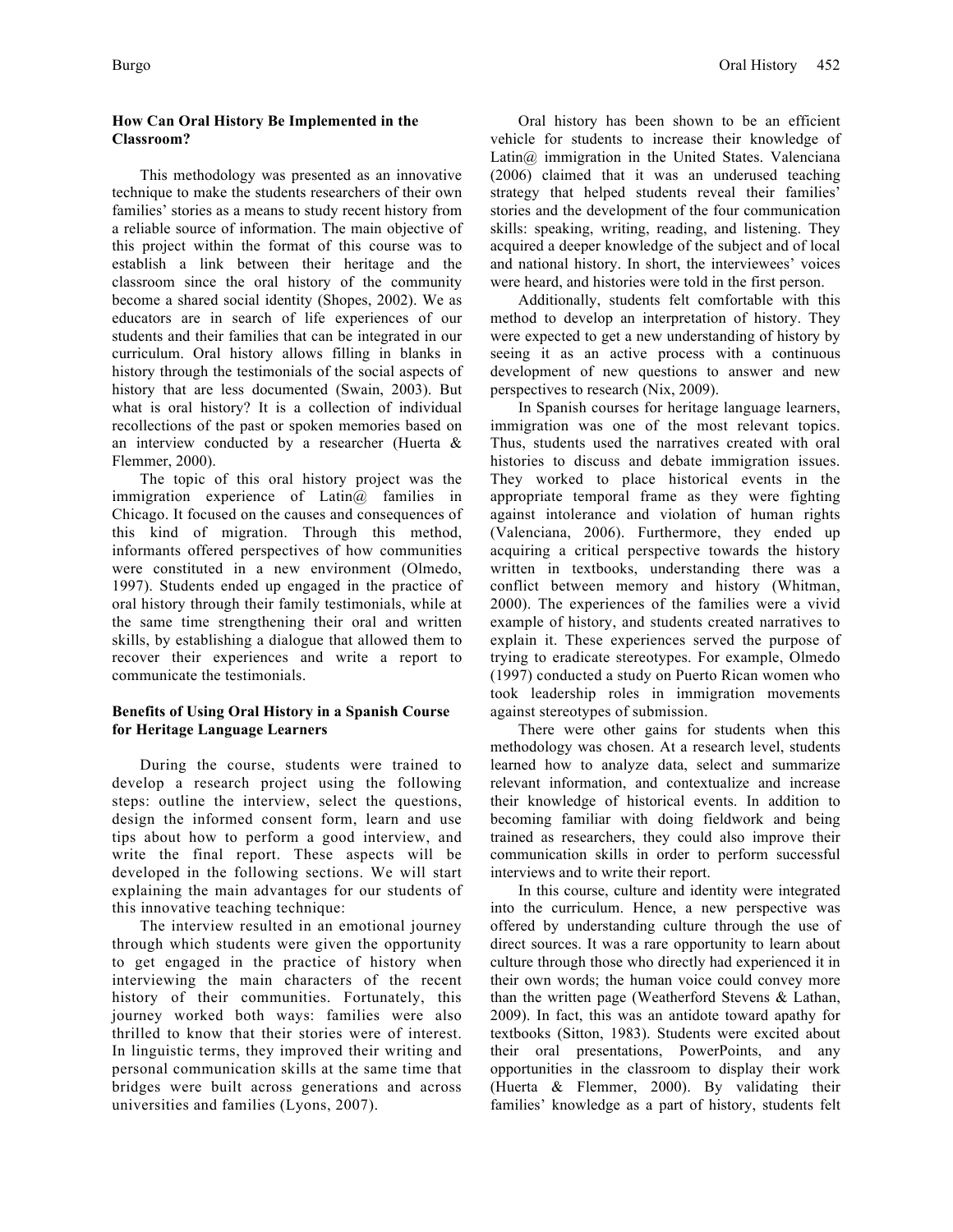more confident and proud of their heritage since they appreciated that their families' knowledge became part of the university curriculum.

Furthermore, a new conceptualization of multicultural education emerged through the collection of immigrants' history (Olmedo, 1997). Then, they were trained to become active producers of historical knowledge. Oral history gave them access to distinctive information to complement traditional materials. That is, they aimed to experience history in action (Weatherford Stevens & Latham, 2009). This experience resulted in high engagement of students in documenting history (Huerta & Flemmer, 2000).

The interviewing process seemed more effective in order to learn tolerance since it allowed students to establish a dialogue with those who make history and made them responsible for transmission of their testimonials (Sepúlveda, 2000). A bridging point was then established between narratives of identity and narratives of history. In the earlier, we lived with the past as part of our identity; in the latter, we lived with the past as it was (Gardner, 2003).

## **The Power of the Interview: How to Accomplish a Good Interview**

Oral history interviews were understood as a window into our students' stories at the same time they became a strong link connected to local history (Hostetter, 2009). Due to the power of the interview as a method to collect memories, we recommended students to become familiar with the topic of immigration. Most of our students were second generation, so this was a topic that was by no means new to them. Then they started working on the design of a consent form so that they could use the interviews for classroom purposes. We started with the information that the consent form might include: objectives and description of the project, informants' rights and their identity protection, the use of the interviews, the researcher's contact information, signatures of both the researcher and the informant, and the date. Then, students had to develop a plan with questions to think about following Taylor's methodology (2011). Some of them were already included in the consent form: the objective of the project, the selection of the Latin $\omega$  immigrant family, the reason that the selected family was a good representative of their community, and the information that was needed to be collected about the family. After doing this, we were able to proceed to the interview. Lyons (2007) provided a few tips to achieve a successful interview: the interviewer should make the informant relax by engaging in a casual conversation and establishing a personal rapport. He/she could also take notes during the interview and should be ready to improvise and ask follow-up questions encouraging personal stories that could not be found in the textbooks: that is, information about the daily life of ordinary people that was not available through any other sources. This exercise gave voice to the community. On one hand the interviewer found an answer to his/her questions, and, on the other hand the informant found someone who was interested in what he/she had to say and responded to his/her human need of finding meaning to his/ her existence.

According to Legard, Keegan, and Ward (2003), in the first phase the interviewer had the difficult task of establishing a good rapport with the informant until he/she felt comfortable, which was key to achieving a successful interview. In order to achieve this, the setting must be satisfactory: in a quiet room with minimal background noise. Then, the research topic and the purpose of the study were introduced. We taught students how to compile all the demographic information they could obtain from their informants at the beginning of the interview in order to contextualize their experience and to interpret their testimonials. The data were collected in form of warm-up questions. From then on, thoughtful questions could be formulated so that informants could tell narratives and life experiences. The interviewer's task was leading the informant to discuss the crucial topics at a deeper level. Students had to keep in mind that one of the main objectives of the interview was obtaining detailed stories from the informants, giving them the opportunity to clarify contradictions and to reflect over what their life experiences meant in the past and what they mean now. The interview could take the form of a casual conversation or an exercise of reflection. What really mattered were both this new knowledge of the past and the interpretative perspective. Close to the end of the interview, it was very important to indicate in a subtle way that the interview was coming to the end so that the informant could finish with all the details he/she wished. Finally, the last phase referred to what happened when the voice recorder was off: thanking the informant and explaining how his/her testimonial contributed to making history. Sometimes there were conclusions, and the final remark consisted of taking care of the informant's well-being after the interview.

During the last weeks of the course, students selected short clips of these videotaped interviews, which were each approximately one hour long, to be presented to the rest of the class. Since we had a video recording of the interview, it was necessary to pay attention to the verbal and non-verbal language. In short, what really mattered was the dialogue. Throughout the process of the interview and the preparation of the oral presentation in class, we focus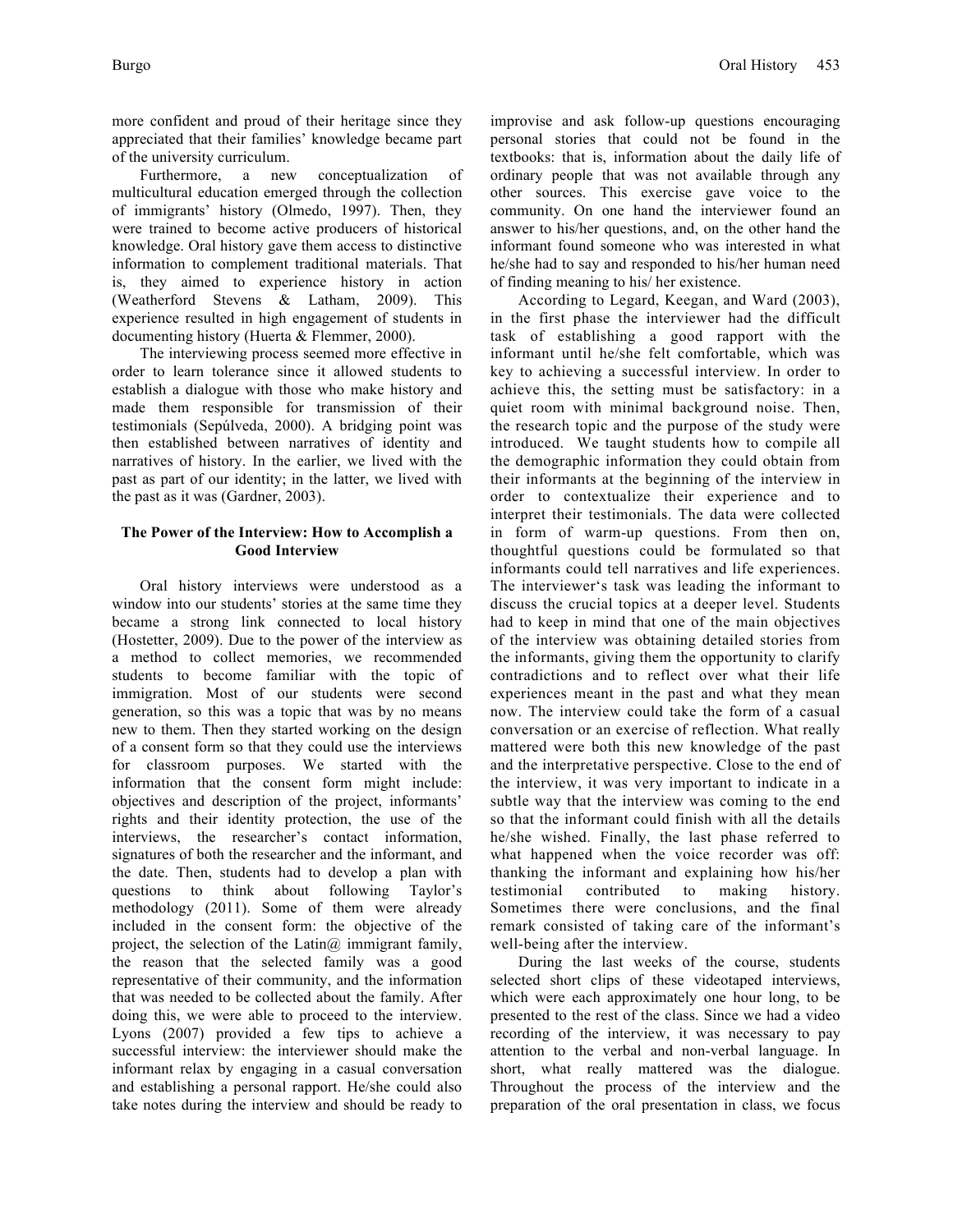students on working on the outcomes of the course: using the oral history project to improve their communication skills, as well as building their linguistic self-esteem at the same time they reconnected with their heritage culture.

## **Leading Students to Create Questions to Be Included in the Interview**

In the middle of the course, we started working on the modules of questions the students needed to ask in order to achieve a successful interview. These questions mostly had to do with the daily life of the informants.

This is the list of modules that students were offered so that they could use them as a start point (see Appendix):

- 1. Family, childhood, school, first job
- 2. Experiences at work
- 3. Your life in the U.S.
- 4. Cultural assimilation
- 5. Final reflections

#### **Training Students to Be Good Interviewers**

The interviewer should understand what being a good interviewer entailed: he/she had a moral and ethical responsibility with the informant so he/she should be a good listener, have a logical mind and, finally, have a good memory (Legard et al., 2003). Whitman (2000) recommended becoming familiar with the principles and standards of the Oral History Association to develop these qualities before starting the project.

Since oral history depended on a well-structured interview, the role of the interviewer was to act as the guide of the content and context of the interview (Taylor, 2011). As Taylor explained, it was essential to be familiar with the equipment and make sure it worked properly to avoid any technology issues during the interview. Also, the set of modules and questions had to be very well prepared with little room for improvisation, above all for those inexperienced in these kinds of interviews. The questions should be open-ended so that stories were elicited. In order to become a good interviewer, one has to be a good researcher. Thus, we urged students to get all the information they could about the topic so that they could prepare relevant questions. If they were able to transmit their interest on the interviewee, he/she would feel special and important and would be more willing to tell more stories.

It was necessary to begin with a pre-interview with the purpose of getting to know the informant and making him/her aware of his/her rights and the purpose of the project. Informants should feel comfortable enough to trust the interviewer in order to be honest to speak their minds (Rings, 2006). As part of the training, students not only had to be familiar with the

demographic information of the informants, but also had to work on their social skills and qualities such as empathy and sensitivity (Bornat, 2003). In Clinchy's words, they had to "refrain from judgment" (1996. p. 216). Fears from both sides had to be overcome, and also their desires had to be met (Garrett, 1942). They also had civic responsibilities as interviewers whose goal was to transmit the message that informants' stories were worth being told (Whitman, 2000).

One of the most delicate tasks for the interview to be successful was that students managed to ask difficult questions without upsetting the informants (Behar, 1996). As it was mentioned earlier, a good interviewer was a good listener and chose the right questions to elicit a good testimonial. Silence was okay, and time was not an issue for the interviewer or interviewee (Taylor, 2011). Once the interview was over, it was time to analyze the historical value of the project to keep writing history.

#### **Teaching Students to Write the Report**

As part of the research process, the consent form was included at the beginning of the report where the agreements between the interviewer and the subject were displayed in terms of protection of his/her identity and rights. The report had to have an organized structure. The first part provided the description of the methodology, the setting of the interview, and the selection of the questions. Then, after providing the subject's demographic information, the most rigorous part of the project, the interview, was described with intellectual honesty.

When assessing the interview, the following factors had to be considered: who the interviewer was, who the narrator was, what was being told, and what the purpose of the interview was (Shopes, 2004). Lastly, it is recommended to remind students that the most important part of the project was assessing the historical value of the interview and its placement in the recent history of the Latin@ communities in the United States. We can summarize the steps for leading students to conduct the oral history project as shown in Figure 1.

## **Shortcomings of Oral History**

Oral history is a transformative process of listening and retelling. Since it was impossible to transmit the story precisely when speaking in the name of somebody else, it was very important to be faithful to the testimonial and avoid the distortion of history (Pollock, 2006). In order to achieve this goal, the interviewer attempted to understand the informant's perspective. Therefore, he/she needed to ask for clarification or follow-up questions as needed. On the other hand, there were subjective factors (e.g., the psychological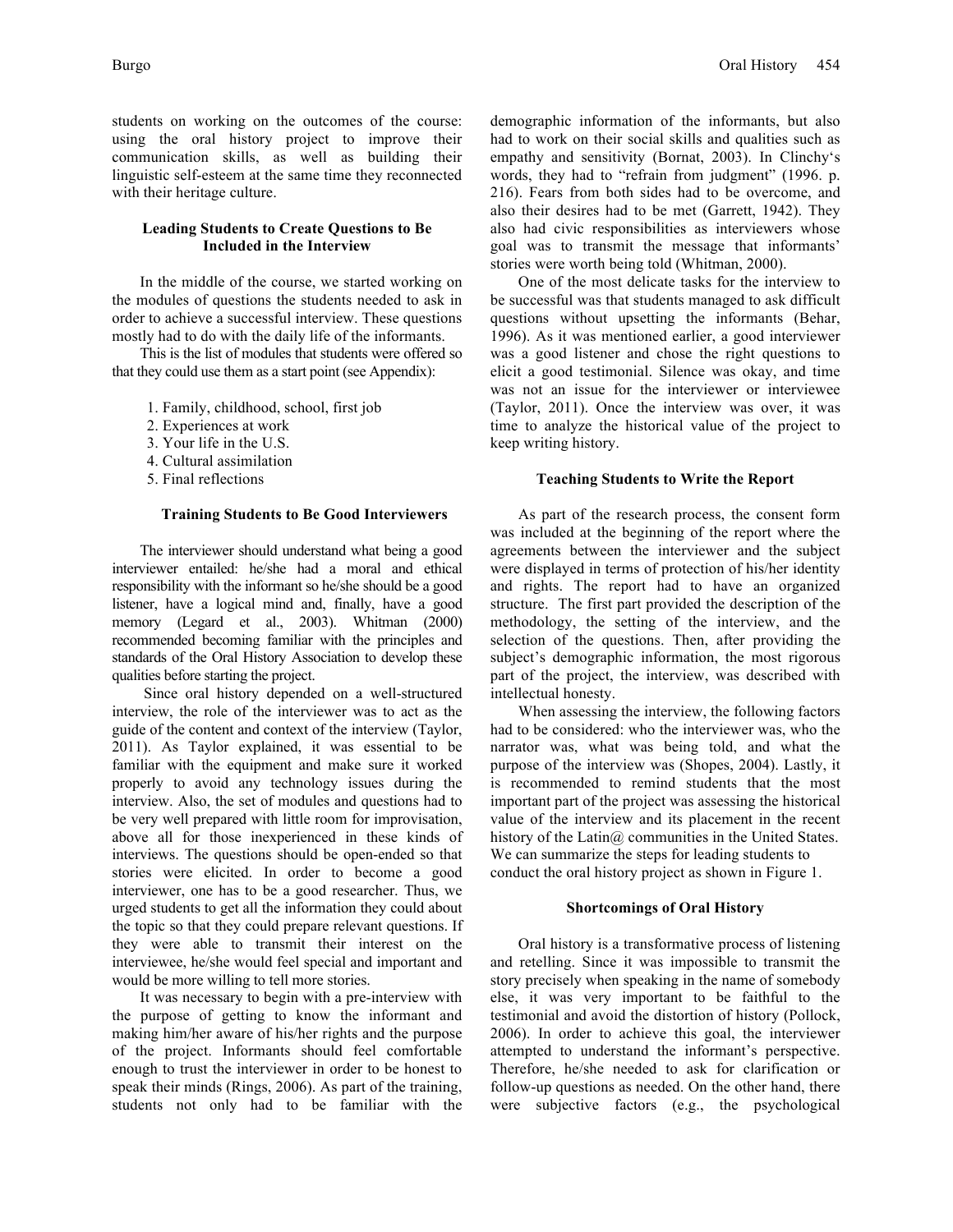Figure 1 *Steps of the Oral History Research Project*

- 1. Consent Form
- 2. List of Modules for the Interview
- 3. The Interview
- 4. The Written Report

characteristics of the interviewer and his/her political ideologies, his/her attitudes towards the topic of the interview, or the opinions and experiences of the informant) that might influence the interpretation of the story (Sepúlveda, 2000). As a consequence, the selection of the informants should be performed rigorously, and the sample must be representative of the community.

One important limitation was to overcome the gap between the culture and circumstances of the interviewer and those of the informant. The interviewer was usually in a more privileged situation, at least in terms of immigration status, since most of them were U.S. citizens. Therefore, he/she had to do his/her best to make the informant comfortable to narrow down this gap. Another point worth mentioning was the lack of clarity about the historical questions this methodology was expected to address. Narrative identity had a central role in individual memory, the primary goal of which was coherence instead of factual accuracy (Gardner, 2003).

Regarding the setting, the presence of other people during the interview might be an important problem. This factor could influence the informant by making him/her feel intimidated to express his/her mind about the topic. Due to the Observer's Paradox, the "artificiality" of the interview might intimidate the informant when trying to achieve a natural conversation. Therefore, we faced a difficult task by making him/her forget he/she was being recorded..

In order to achieve this, the selection of the questions was very important. The objective was that they could relax and speak their minds with honesty. Since the interview was video-recorded, the interviewer was responsible for the editing and organization of the story. Thus, the interviewer had a big responsibility in being faithful to the story: that is, being objective before, during, and after the interview (Taylor, 2011). Students had to bear in mind that the main character was the informant, so the interviewer had to give him/her that place. One way of doing so was by avoiding interruptions or corrections. As a resource for studying testimonials, they could count on databases. Despite the enormous advantage of the existence of databases, the context of the words might change, and much is lost in the process (High & Sworn, 2009).

One disadvantage that could be found was the information told by the people who were interviewed. Many informants confused events and were not very accurate in the practice of oral history. This implied selective memory or mistakes in the their memories (Lyons, 2007). Despite the vitality of the human element that added the oral history methodology, it could be used as a supplementary teaching tool, but not as the only one (Huerta & Flemmer, 2000). Oral history had to be understood with its limitations. That is, it could not be the only historical source to recreate the past (Whitman, 2000). Even when original interviews were unanalyzed, an oral historian should evaluate the interviewee's background to understand the potency of the interview. The interviewer had to be careful with the questions he/she asked and the outline he/she planned to follow so that they did not restrict the interviewee too much by maintaining a listening approach (Taylor, 2011).

## **Assessment of the Oral History Project**

Since this was a conversation course, a high percentage of the grade for the final project involved the oral presentations which the students did for their classmates during the last two weeks of the course. During this presentation, students could show clips of the interview with the most relevant parts. Here the content and the form of their presentation had equal weight. Regarding the content, the presentation was required to have an organized structure (i.e., introduction, relevant ideas of the interview, and conclusion), a good selection of questions, and a synthesis providing a summary of their experience as researchers and of the main ideas of the testimonial. Concerning the form, their use of language was assessed (i.e., grammar, appropriate vocabulary for a formal register), their use of the audiovisual equipment, and their non-verbal language during the presentation.

The remaining percentage of the grade was dedicated to the written report. This report was turned in a day after the presentation and was expected to be a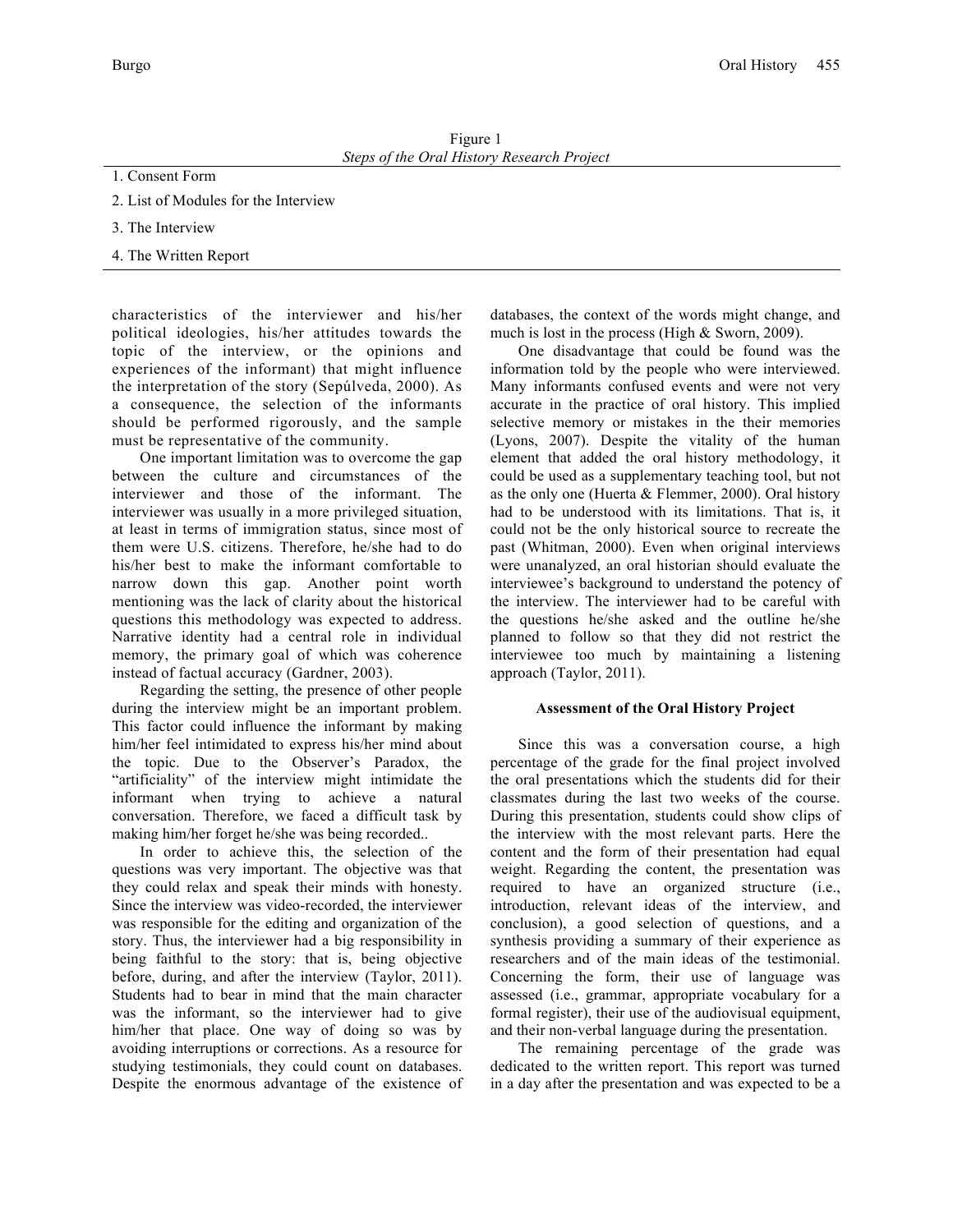| Figure 2 |                                                  |
|----------|--------------------------------------------------|
|          | Evaluation Criteria for the Oral History Project |

# **Oral Presentation (75%)**

- 1. Content
- 2. Organization (Introduction, Cohesion and Development of Ideas, Conclusion)
- 3. Discussion (Interpretation of the Interview)
- 4. Language

# **Oral History Report (25%)**

- 1. Content
- 2. Organization (Introduction, Cohesion and Development of Ideas, Conclusion)
- 3. Discussion (Feedback from Instructor and Peers, Interpretation of the Interview)
- 4. Language

critical reflection including a good summary of the interview and their oral presentation and the feedback provided from the instructor and their classmates. Additionally, language use was also taken into consideration. A CD with the video of the interview had to be attached to the report. As Taylor (2011) suggested, a documentation sheet of the CD should include the following information: names of the interviewer and interviewees, place and date of the interview, and field notes with a summary or abstract of the interview. An assessment of the oral history project is proposed in Figure 2.

As mentioned in a previous section, there are plenty of benefits for students in using oral history in a Humanities course. Fortunately, since oral history is applied across disciplines, there is also research in other areas that predicted positive assessment by students as well. In a study conducted by Ligon, Ehlman, Moriello, and Welleford (2009) on students' attitudes towards using oral history in a gerontology classroom, they found more positive reactions after using this technique with older adults and the aging process. Therefore, Ehlman and colleagues (2011) argued that it was a successful method of addressing attitudinal changes in the classroom because of its transformational learning experience.

## **Pedagogical Implications of Oral History Projects in the Latin@ Community**

A community history describes a group of people with a common identity looking at its social, political, and historical development, as well as other social factors such as economic growth, educational backgrounds, ages, and religious beliefs. Through family histories, each member contributed to the community history (Taylor, 2011). Since we have been going through anti-immigrant times and with an immigration reform that is still on hold, it was important to give voice to the Latin $\omega$  community in a city like Chicago, where the population is significant in number but the community is still struggling for its rights. Through oral history, we could contribute to empower the community; memory became the subject and the object and it could be studied through different approaches such as linguistic, cultural, or ethnographic ones when analyzing the interviews (Thomson, 2007). This multidisciplinary facet made oral history an incredible tool to implement in the classroom and an opportunity for including the community in the university curriculum. Oral history could serve as a significant resource for making transformative histories along the line of the mission of some institutions, and therefore, having a significant impact in a community that had been silenced in the past since it did not follow the mainstream ideology by promoting social change. As Mendoza (2012) pointed out,  $Latin@s$  not only adapted as needed, but also strived to change the world in many ways through community advocacy, art, or teaching among others. They did not only aspire to aiding the survival of the community, but also to finding an equal position in the democracy by assuming these roles of change facilitators: collective action was needed to preserve the well-being of the community.

According to Bischoff and Moore (2007), oral history projects also serve many other purposes such as: creating a forum to share interviewees' emotional life stories; giving value to their lives in the background of their communities, which is usually undervalued in the larger society; revealing the details of social movements; and stirring courage for action for the sake of protecting their human rights. Overall, teaching through oral history cultivates a spirit for justice and peace. In fact, oral histories generally have an explicit social agenda, and oral historians tend to be biased in the relationships they establish with the people they interview and how they plan to use their work. Making histories is a craft formed by cultural and political conventions (Schuman, 2003). Since oral histories can be used interdisciplinary, educators should consider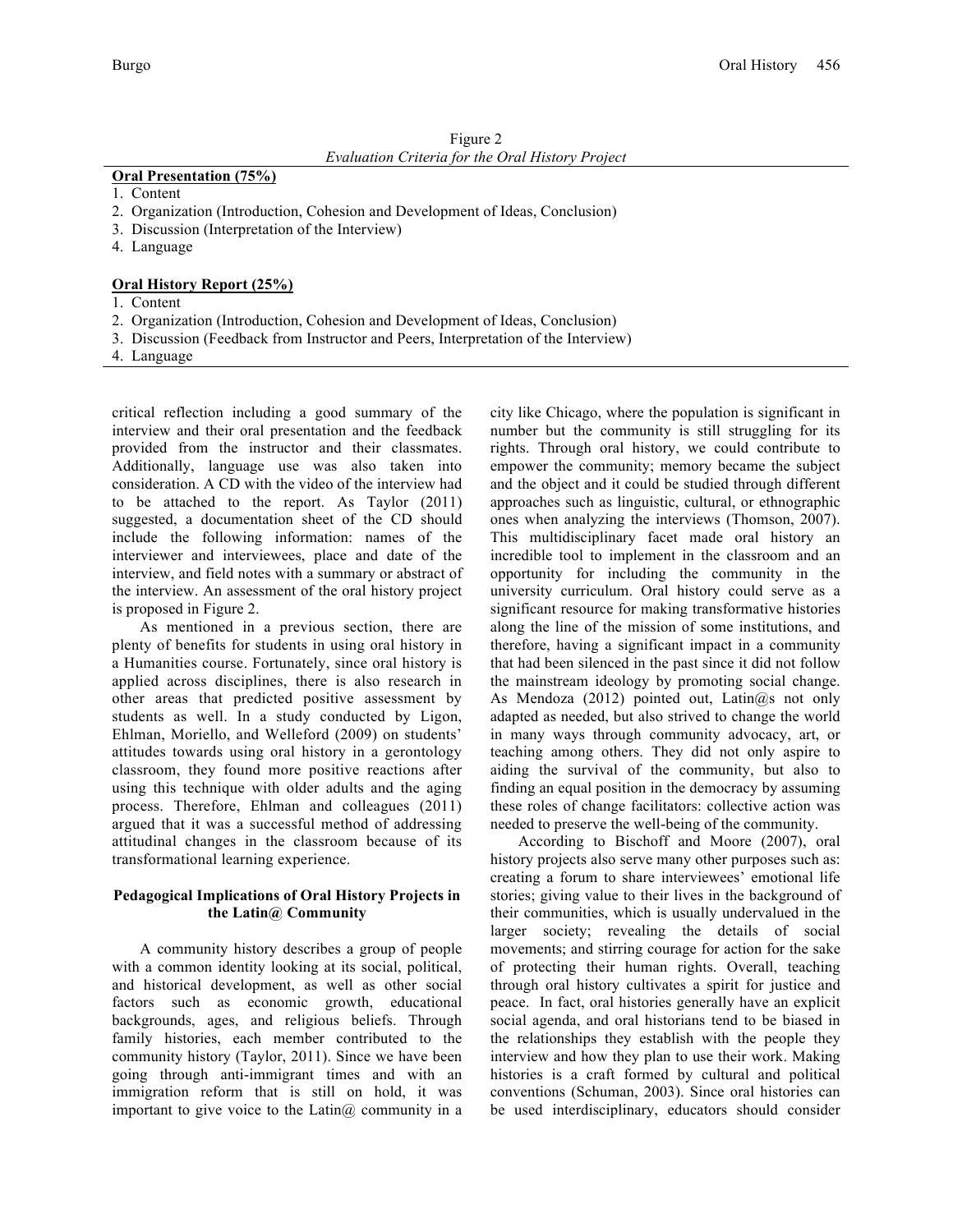creative and innovative ways of applying them inside and outside the classroom. One way of doing so could be through service learning. Reising and Spivey (2005) provided a service learning opportunity in a sociology class with a Center for Community Action; it involved local subjects recollecting stories of the social changes in their county for the last 50 years. Students had the task of recording and transcribing data that were going to become the basis for a book. In this way, students could provide service to their community, and, from a pedagogical perspective, they could gain experience in social changes and in research methodology.

Concerning pedagogical implications beyond language and culture, this method could bring students from different disciplines and interests together and could allow them to apply assorted analytical tools in order to make their own interpretation of history.

#### **Conclusions**

Oral history is an interpretive event rather than a search for historical events. Therefore, this methodology had pedagogical as well as linguistic implications. Our expectation as educators was to make our Spanish heritage language learners reconnect with their culture and heritage through the oral history process. As they interviewed Latin@ immigrant families, they reexamined the history of their own families and raised a respect for their community and ultimately for themselves. This project extended to the community when incorporated in the university curriculum.

In sum, this article attempted to provide a description of the step-by-step oral history process in a Spanish course for heritage language learners and the benefits of choosing this methodology at linguistic, cultural, and multi-disciplinary levels in order to understand its assessment and pedagogical implications in the Latin $\omega$  community.

#### **References**

- Abrams, L. (2010). *Oral history theory*. London, UK: Routledge.
- Behar, R. (1996). *The vulnerable observer: Anthropology that breaks your heart*. Boston, MA: Beacon Press.
- Bischoff, C., & Moore, M. E. M. (2007). Cultivating a spirit for justice and peace: Teaching through oral history. *Religious Education*, *102*(2), 151-171.
- Bornat, J. (2003). A second take: Revisiting interviews with a different purpose. *Oral History, 31*(1), 47-53.
- Burgo, C. (2013). Spanish in Chicago: Writing an online placement exam at the university level. *Borealis-An International Journal of Hispanic Linguistics, 2*(1), 199-207.
- hablantes de herencia. In C. Leco, M. Beltrán-Vocal, & J. Lazú, (Eds.) *Latin@/ American Images: Transnational Identities. Imágenes Latinas y latinoamericanas: identidades transnacionales* (pp. 23- 36). Morelia, Mexico: Escuela Nacional de Estudios Superiores UNAM.
- Clinchy, B. M. (1996). Connected and separate knowing: Toward a marriage of two minds. In N. R. Goldberger, J. M. Tarule, B. M. Clinchy, & M. E. Beienky (Eds,), *Knowledge, difference, and power* (pp. 205-247). New York, NY: Basic Books,
- Ehlman, K., Ligon, M., Moriello, G., Welleford, E. A., & Schuster, K. (2011). Oral history in the classroom: A comparison of traditional and online gerontology classes. *Educational Gerontology*, *37*(9), 772-790.
- Gardner, P. (2003). Oral history in education: Teacher's memory and teachers' history. *History of Education, 32*(2), 175-188.
- Garrett, A. (1942). *Interviewing: Its principles and methods*. New York, NY: Family Service Association of America.
- High, S., & Sworn, D. (2009). After the interview: The interpretive challenges of oral history video indexing. *Digital Studies/ Le champ numerique, 1*(2). Retrieved from http://www.digitalstudies.org/ojs/index.php/digita l\_studies/article/viewArticle/173/215
- Hostetter, D. (2009). Reflections on peace and solidarity in the classroom. *Peace & Change*, *34*(4), 504-509.
- Huerta, G., & Flemmer, L. (2000). Using studentgenerated oral history research in the secondary classroom. *The Social Studies, 91*(3), 110-115.
- Legard, R., Keegan, J., & Ward, K. (2003). In-depth interviews. In J. Ritchie & J. Lewis (Eds.), *Qualitative Research Practice: A guide for social research students and researchers* (pp. 138-169). Thousand Oaks, CA: SAGE.
- Ligon, M., Ehlman, K., Moriello, G., & Welleford, E. A. (2009). Oral history in the classroom: Fostering positive attitudes toward older adults and the aging process. *Journal of Aging, Humanities, and the Arts*, *3*(1), 59-72.
- Lyons, J. F. (2007). Integrating the family and the community into the history classroom: An oral history project in Joliet, Illinois. *The History Teacher*, *40*(4), 481-491.
- Mendoza, L. G. (2012). *Conversations across our America: Talking about immigration and the Latinization of the United States*. Austin, TX: University of Texas Press.
- Nix, E. (2009). Constructing public history in the classroom: The 1968 riots as a case study. *The*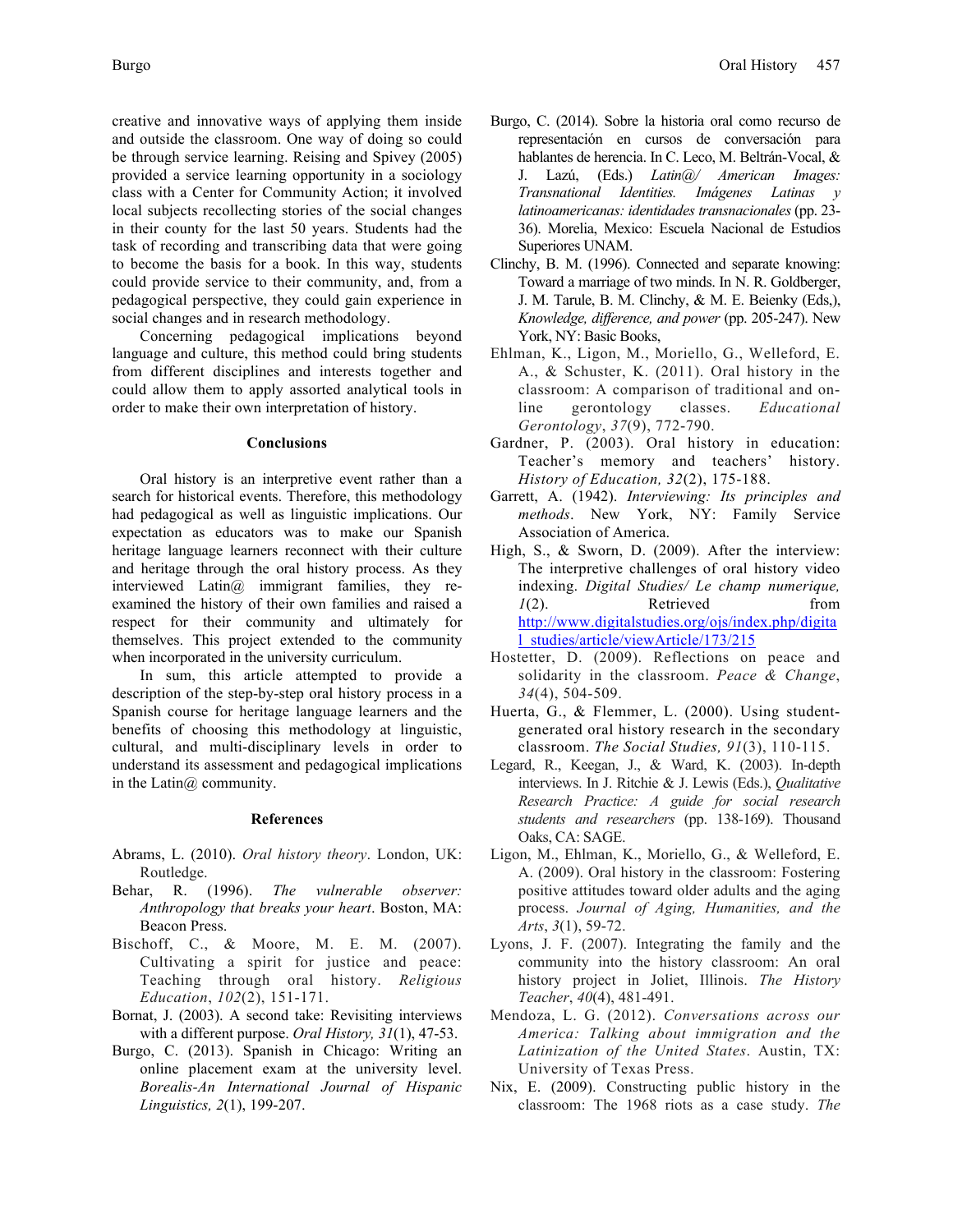*Public Historian, 31* (4), 28-36.

- Olmedo, I. (1997). Voices of our past: Using oral history to explore funds of knowledge within a Puerto Rican family. *Anthropology & Education Quarterly, 28*(4), 550-573.
- Pollock, D. (2006). Memory, remembering and histories of change. A performance praxis. In D. S. Madison & J. Hamera (Eds.), *The Sage handbook of performance studies* (pp. 87-105). London, UK: Sage Publishing.
- Potowski, K., Parada, M., & Morgan-Short, K. (2012). Developing an online placement exam for Spanish heritage speakers and L2 students. *Heritage Language Journal*, *9*(1), 51-76.
- Reising, B., & Spivey, M. (2005). Service learning: Service through oral history projects. *The Clearing House: A Journal of Educational Strategies, Issues and Ideas*, *79*(2), 69-70.
- Rings, L. (2006). The oral interview and cross-cultural understanding in the foreign language classroom. *Foreign Language Annals*, *39*(1), 43-53.
- Schuman, A. (2003). Oral history. *Oral tradition, 18*(1), 130-131.
- Sepúlveda, P. G. (2000). Historia oral en el aula. *Clío, History and History Teaching, 15, Retrieved from http://clio.rediris.es/clionet/articulos/oral. htm*
- Shopes, L. (2002). Oral history and the study of communities: Problems, paradoxes, and possibilities. *The Journal of American History*, *89*(2), 588-598.
- Shopes, L. (2002). Making sense of oral history. History matters: The U.S. survey course on the web. Retrieved from http://historymatters.gmu.edu/mse/oral/
- Sitton, T. (1983). *Oral history: A guide for teachers.*  Austin, TX: University of Texas.
- Swain, E. (2003). Oral histories in the archives: Its documentary role in the twenty-first century. *The American Archivist, 66*(1), 139-158.
- Taylor, E. (2011). *Conducting oral histories: A student's guide to a successful interviewing experience.* Bloomington, IN.: AuthorHouse.
- Thomson, A. (2007). Four paradigm transformations in oral history. *Oral History Review*, *34*(1), 49-70.
- U. S. Census Bureau Quick Facts. (2010). Retrieved from https://www.census.gov/quickfacts/table/PST12 0215/1714000,00
- Valenciana, C. (2006). Unconstitutional deportation of Mexican Americans during the 1930s: Family history and oral history. *Multicultural Education*, *13*(3), 4-9.
- Weatherford Stevens, K. & Latham, B. (2009). Giving voice to the past: Digitizing oral history. *OCLC Systems & Services, 25*(3) 212-220.
- Whitman, G. (2000). Teaching students how to be historians: An oral history project for the secondary school classroom, *The History Teacher, 4*(33), 469-481.

CLARA BURGO is an Assistant Professor of Spanish at Loyola University Chicago. Her teaching and research interests are sociolinguistics and Spanish for heritage language learners.

# Acknowledgements

Thank you to the reviewers for their insightful comments. All errors and omissions are mine.